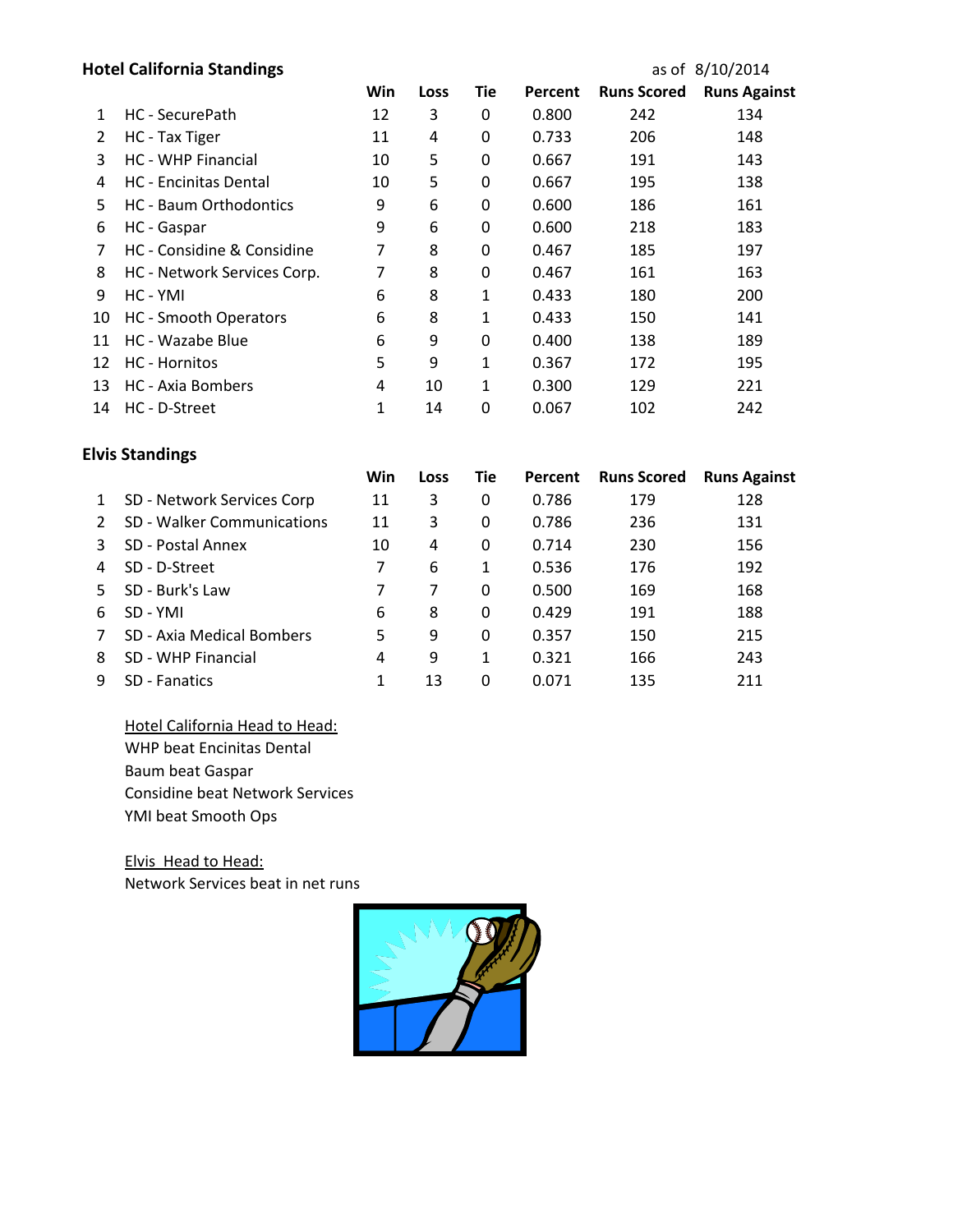## **Game results**

| 3/23/2014 HC - YMI                    | 13             | HC - D-Street                | 5              |
|---------------------------------------|----------------|------------------------------|----------------|
| 3/23/2014 HC - SecurePath             | 17             | HC - Network Services Corp.  | 16             |
| 3/23/2014 SD - Fanatics               | 8              | SD - WHP Financial           | 12             |
| 3/23/2014 SD - D-Street               | 12             | SD - Network Services Corp   | 17             |
| 3/23/2014 HC - Considine & Considine  | 20             | HC - Hornitos                | 17             |
| 3/23/2014 HC - Wazabe Blue            | 8              | HC - Gaspar                  | 20             |
| 3/23/2014 HC - Smooth Operators       | 5              | HC - WHP Financial           | 3              |
| 3/23/2014 SD - Burk's Law             | 6              | SD - YMI                     | 15             |
| 3/23/2014 SD - Postal Annex           | 23             | SD - Axia Medical Bombers    | $\overline{7}$ |
| 3/23/2014 HC - Encinitas Dental       | $\overline{7}$ | HC - Tax Tiger               | 8              |
| 3/23/2014 HC - Axia Bombers           | 6              | HC - Baum Orthodontics       | 17             |
| 3/30/2014 HC - Gaspar                 | 27             | HC - Considine & Considine   | 17             |
| 3/30/2014 HC - WHP Financial          | 18             | HC - YMI                     | 20             |
| 3/30/2014 SD - Axia Medical Bombers   | 13             | SD - YMI                     | 18             |
| 3/30/2014 SD - D-Street               | 18             | SD - Fanatics                | 8              |
| 3/30/2014 HC - Tax Tiger              | 10             | HC - SecurePath              | 12             |
| 3/30/2014 HC - Hornitos               | 28             | <b>HC</b> - Axia Bombers     | 13             |
| 3/30/2014 HC - Baum Orthodontics      | 9              | <b>HC</b> - Encinitas Dental | 11             |
| 3/30/2014 SD - Network Services Corp  | 12             | SD - Walker Communications   | $\overline{4}$ |
| 3/30/2014 SD - WHP Financial          | 17             | SD - Burk's Law              | 10             |
| 3/30/2014 HC - Network Services Corp. | $\overline{7}$ | <b>HC</b> - Smooth Operators | $\overline{2}$ |
| 3/30/2014 HC - D-Street               | 10             | HC - Wazabe Blue             | 14             |
| 4/6/2014 HC - Axia Bombers            | 8              | HC - Gaspar                  | 17             |
| 4/6/2014 SD - Postal Annex            | 16             | SD - YMI                     | 6              |
| 4/6/2014 SD - Axia Medical Bombers    | 11             | SD - D-Street                | 12             |
| 4/6/2014 HC - WHP Financial           | 16             | HC - D-Street                | 6              |
| 4/6/2014 HC - Smooth Operators        | 6              | HC - Tax Tiger               | 9              |
| 4/6/2014 HC - Considine & Considine   | 21             | HC - Wazabe Blue             | 8              |
| 4/6/2014 HC - Encinitas Dental        | 10             | <b>HC</b> - Hornitos         | 8              |
| 4/6/2014 SD - Walker Communication    | 11             | SD - Burk's Law              | 15             |
| 4/6/2014 SD - Network Services Corp   | 25             | SD - WHP Financial           | 11             |
| 4/6/2014 HC - YMI                     | $\overline{7}$ | HC - Network Services Corp.  | 26             |
| 4/6/2014 HC - SecurePath              | 23             | HC - Baum Orthodontics       | 15             |
| 4/13/2014 HC - Tax Tiger              | 17             | HC - YMI                     | 11             |
| 4/13/2014 HC - Hornitos               | 3              | HC - SecurePath              | 18             |
| 4/13/2014 SD - WHP Financial          | 20             | SD - Axia Medical Bombers    | 17             |
| 4/13/2014 SD - YMI                    | 5.             | SD - Walker Communications   | 18             |
| 4/13/2014 HC - Wazabe Blue            | 10             | HC - Axia Bombers            | 3              |
| 4/13/2014 HC - Baum Orthodontics      | 8              | <b>HC</b> - Smooth Operators | 15             |
| 4/13/2014 HC - Gaspar                 | 23             | HC - Encinitas Dental        | 11             |
| 4/13/2014 SD - Burk's Law             | 13             | SD - Postal Annex            | 19             |
| 4/13/2014 SD - Fanatics               | 9              | SD - Network Services Corp   | 12             |
| 4/13/2014 HC - Network Services Corp. | 14             | HC - WHP Financial           | 8              |
| 4/13/2014 HC - D-Street               | 6              | HC - Considine & Considine   | 8              |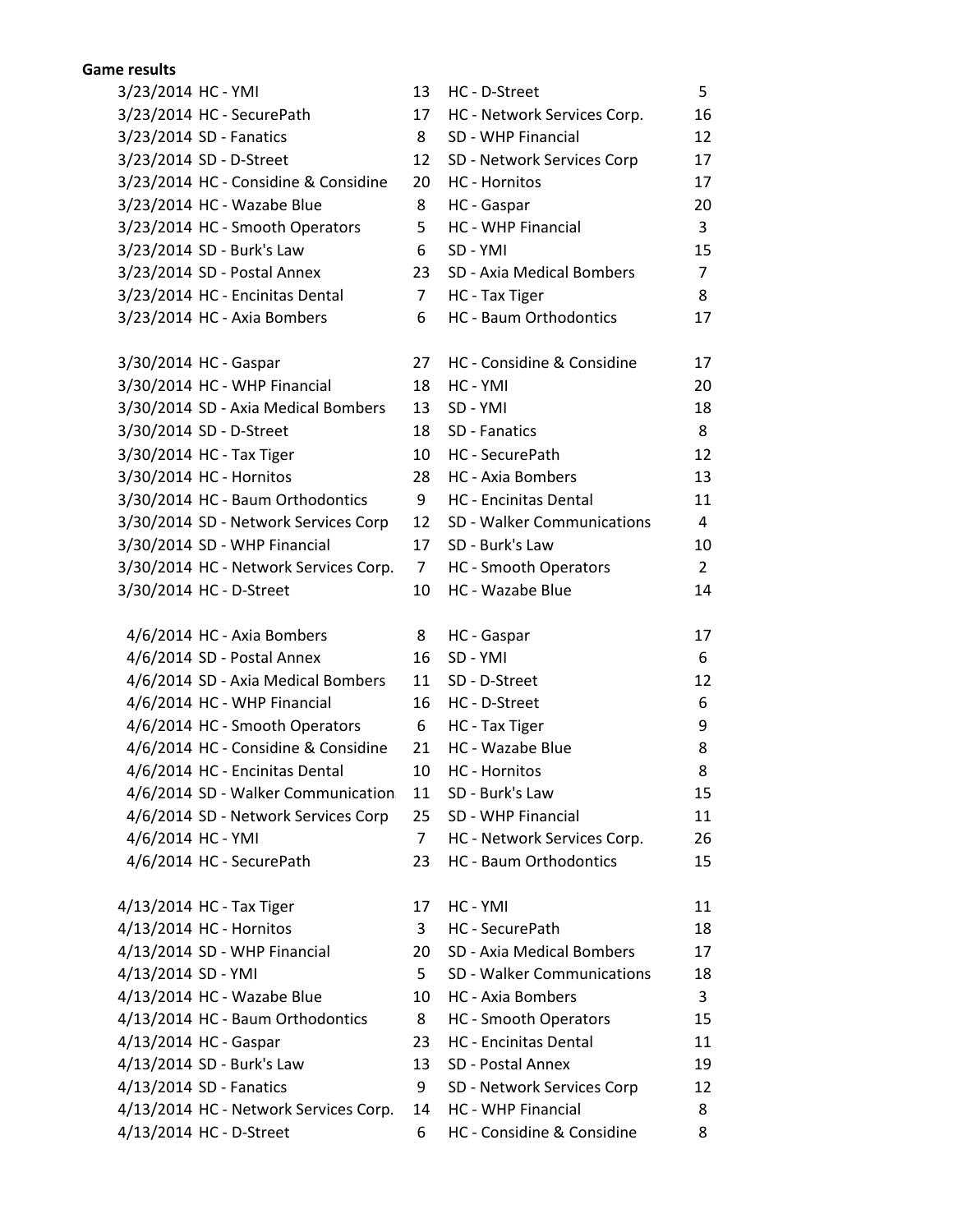| 4/27/2014 HC - SecurePath             | 27             | HC - Gaspar                  | 10             |
|---------------------------------------|----------------|------------------------------|----------------|
| 4/27/2014 HC - Network Services Corp. | 22             | HC - D-Street                | 8              |
| 4/27/2014 SD - Burk's Law             | 19             | SD - Fanatics                | $\overline{7}$ |
| 4/27/2014 SD - YMI                    | 13             | SD - D-Street                | 14             |
| 4/27/2014 HC - YMI                    | 10             | HC - Baum Orthodontics       | 12             |
| 4/27/2014 HC - WHP Financial          | 25             | HC - Tax Tiger               | 15             |
| 4/27/2014 HC - Smooth Operators       | 13             | <b>HC</b> - Hornitos         | 5              |
| 4/27/2014 SD - Postal Annex           | 18             | SD - Network Services Corp   | 19             |
| 4/27/2014 SD - Walker Communication   | 24             | SD - Axia Medical Bombers    | 4              |
| 4/27/2014 HC - Encinitas Dental       | 6              | HC - Wazabe Blue             | 8              |
| 4/27/2014 HC - Axia Bombers           | 8              | HC - Considine & Considine   | 26             |
| 5/4/2014 HC - Considine & Considine   | 9              | <b>HC</b> - Encinitas Dental | 10             |
| 5/4/2014 HC - Hornitos                | 11             | HC - YMI                     | 11             |
| 5/4/2014 SD - Network Services Corp   | 9              | SD - Axia Medical Bombers    | $\overline{7}$ |
| 5/4/2014 SD - D-Street                | 11             | SD - Burk's Law              | $\mathbf{1}$   |
| 5/4/2014 HC - Wazabe Blue             | $\overline{2}$ | HC - SecurePath              | 11             |
| 5/4/2014 HC - Baum Orthodontics       | $\overline{2}$ | <b>HC - WHP Financial</b>    | 12             |
| 5/4/2014 HC - D-Street                | 6              | HC - Axia Bombers            | 15             |
| 5/4/2014 SD - Fanatics                | 17             | SD - Postal Annex            | 18             |
| 5/4/2014 SD - WHP Financial           | 9              | SD - Walker Communications   | 23             |
| 5/4/2014 HC - Gaspar                  | 7              | <b>HC</b> - Smooth Operators | 20             |
| 5/4/2014 HC - Tax Tiger               | 11             | HC - Network Services Corp.  | $\overline{2}$ |
|                                       |                |                              |                |
| 5/11/2014 SD - Walker Communication   | 26             | SD - D-Street                | 6              |
| 5/11/2014 SD - Network Services Corp  | 14             | SD - Burk's Law              | 8              |
| 5/11/2014 SD - Postal Annex           | 25             | SD - WHP Financial           | 6              |
| 5/11/2014 SD - Fanatics               | 9              | SD - YMI                     | 14             |
| 5/18/2014 HC - Smooth Operators       | 15             | HC - Wazabe Blue             | 17             |
| 5/18/2014 SD - D-Street               | 4              | SD - Postal Annex            | 6              |
| 5/18/2014 SD - Fanatics               | 7              | SD - Walker Communications   | 21             |
| 5/18/2014 HC - WHP Financial          | 10             | <b>HC</b> - Hornitos         | 12             |
| 5/18/2014 HC - YMI                    | 6              | HC - Gaspar                  | 21             |
| 5/18/2014 HC - Encinitas Dental       | 27             | HC - Axia Bombers            | 11             |
| 5/18/2014 HC - Tax Tiger              | 29             | HC - D-Street                | $\overline{7}$ |
| 5/18/2014 SD - Axia Medical Bombers   | 5              | SD - Network Services Corp   | 16             |
| 5/18/2014 SD - YMI                    | 23             | SD - WHP Financial           | 11             |
| 5/18/2014 HC - SecurePath             | 23             | HC - Considine & Considine   | 3              |
| 5/18/2014 HC - Network Services Corp. | 5              | HC - Baum Orthodontics       | 8              |
| 6/1/2014 HC - Hornitos                | 5              | HC - Network Services Corp.  | 13             |
| 6/1/2014 HC - Gaspar                  | 4              | HC - WHP Financial           | 9              |
| 6/1/2014 SD - Burk's Law              | 9              | SD - Axia Medical Bombers    | 11             |
| 6/1/2014 SD - YMI                     | 20             | SD - Fanatics                | 16             |
| 6/1/2014 HC - Considine & Considine   | 10             | <b>HC</b> - Smooth Operators | 3              |
| $6/1/2014$ HC - Axia Bombers          | 11             | HC - SecurePath              | 14             |
| 6/1/2014 HC - Baum Orthodontics       | 4              | HC - Tax Tiger               | 10             |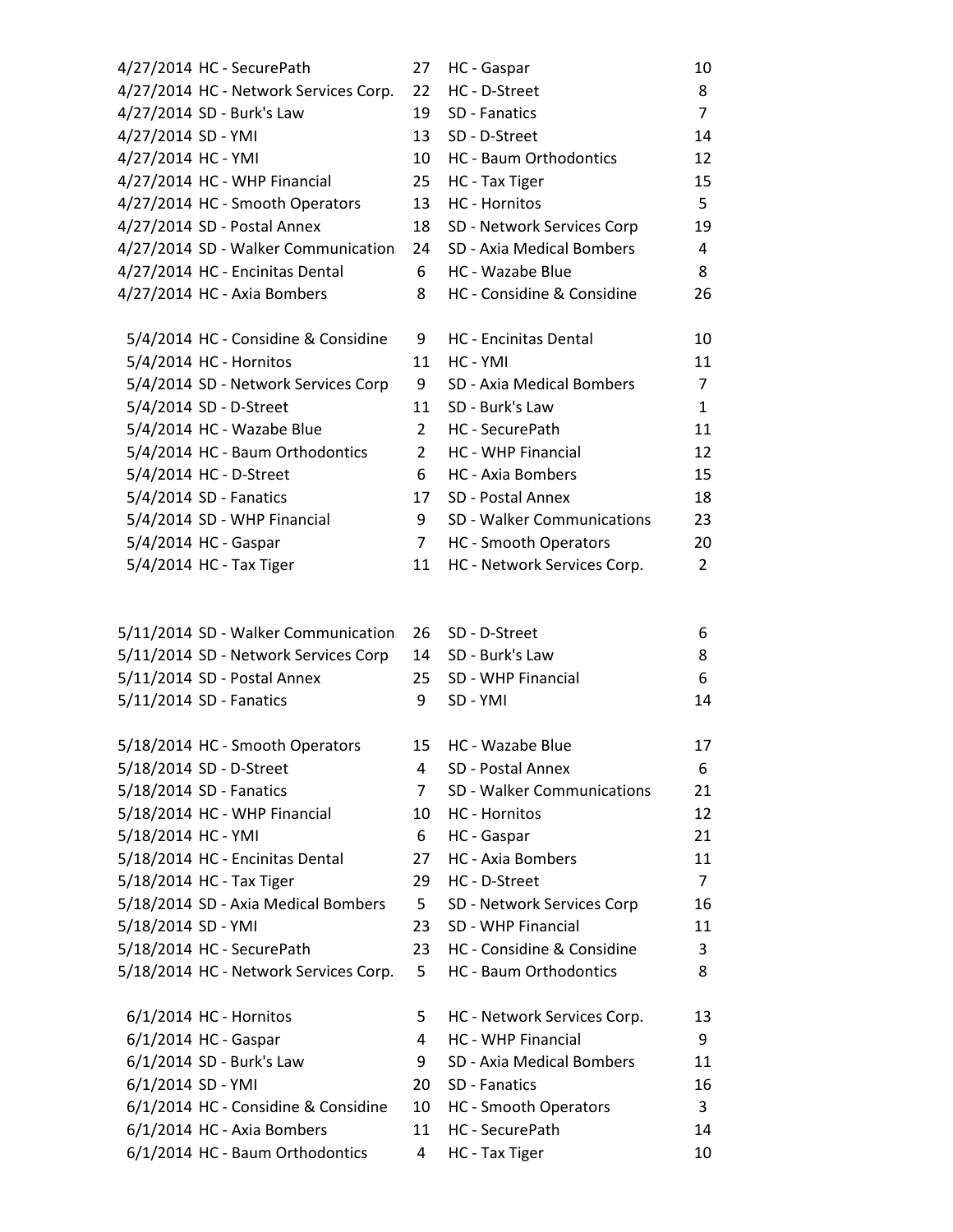|                    | 6/1/2014 SD - WHP Financial           | 15             | SD - D-Street                 | 15             |
|--------------------|---------------------------------------|----------------|-------------------------------|----------------|
|                    | 6/1/2014 SD - Walker Communication    | 22             | SD - Postal Annex             | 12             |
|                    | 6/1/2014 HC - D-Street                | $2^{\circ}$    | HC - Encinitas Dental         | 19             |
|                    | 6/1/2014 HC - Wazabe Blue             | 17             | HC - YMI                      | 16             |
|                    |                                       |                |                               |                |
|                    | 6/8/2014 HC - SecurePath              | 5              | HC - Encinitas Dental         | 6              |
| 6/8/2014 SD - YMI  |                                       | 11             | SD - Burk's Law               | 14             |
|                    | 6/8/2014 SD - Axia Medical Bombers    | $\overline{2}$ | SD - Postal Annex             | 17             |
|                    | 6/8/2014 HC - Baum Orthodontics       | 25             | HC - D-Street                 | 9              |
|                    | 6/8/2014 HC - WHP Financial           | 9              | HC - Wazabe Blue              | 8              |
| 6/8/2014 HC - YMI  |                                       | 17             | HC - Considine & Considine    | 21             |
|                    | 6/8/2014 SD - WHP Financial           | 10             | SD - Fanatics                 | 13             |
|                    | 6/8/2014 SD - Network Services Corp   | 12             | SD - D-Street                 | 16             |
|                    | 6/8/2014 HC - Smooth Operators        | 8              | HC - Axia Bombers             | 8              |
|                    | 6/8/2014 HC - Network Services Corp.  | 7              | HC - Gaspar                   | 11             |
|                    |                                       |                |                               |                |
|                    | 6/15/2014 HC - Gaspar                 | 9              | HC - Tax Tiger                | 15             |
|                    | 6/15/2014 SD - Walker Communication   | 15             | SD - Network Services Corp    | 8              |
|                    | 6/15/2014 SD - Fanatics               | 13             | SD - D-Street                 | 14             |
|                    | 6/15/2014 HC - Considine & Considine  | 7              | HC - WHP Financial            | 12             |
|                    | 6/15/2014 HC - D-Street               | 0              | HC - SecurePath               | 9              |
|                    | 6/15/2014 HC - Wazabe Blue            | 6              | HC - Network Services Corp.   | 16             |
|                    | 6/15/2014 HC - Axia Bombers           | 8              | HC - YMI                      | 12             |
| 6/15/2014 SD - YMI |                                       | 20             | SD - Axia Medical Bombers     | 21             |
|                    | 6/15/2014 SD - Burk's Law             | 19             | SD - WHP Financial            | 15             |
|                    | 6/15/2014 HC - Hornitos               | 9              | <b>HC</b> - Baum Orthodontics | 12             |
|                    | 6/15/2014 HC - Encinitas Dental       | 10             | <b>HC</b> - Smooth Operators  | 8              |
| 6/22/2014 HC - YMI |                                       | 5              | <b>HC</b> - Encinitas Dental  | 11             |
|                    | 6/22/2014 SD - WHP Financial          | 19             | SD - Postal Annex             | 17             |
|                    | 6/22/2014 SD - Fanatics               | 12             | SD - Axia Medical Bombers     | 13             |
|                    | 6/22/2014 HC - Network Services Corp. | 2              | HC - Considine & Considine    | 3              |
|                    | 6/22/2014 HC - Tax Tiger              | 22             | <b>HC</b> - Hornitos          | 12             |
|                    | 6/22/2014 SD - D-Street               | 15             | SD - Walker Communications    | 20             |
|                    | 6/22/2014 HC - Smooth Operators       | 12             | HC - SecurePath               | 23             |
|                    | 6/22/2014 HC - Baum Orthodontics      | 14             | HC - Gaspar                   | 8              |
|                    | 6/22/2014 HC - WHP Financial          | 18             | HC - Axia Bombers             | $\overline{2}$ |
|                    |                                       |                |                               |                |
|                    | 6/29/2014 HC - Smooth Operators       | 4              | HC - D-Street                 | $\overline{2}$ |
|                    | 6/29/2014 HC - Considine & Considine  | 5              | HC - Tax Tiger                | 18             |
|                    | 6/29/2014 SD - WHP Financial          | 7              | SD - Network Services Corp    | 16             |
| 6/29/2014 SD - YMI |                                       | 12             | SD - Postal Annex             | 19             |
|                    | 6/29/2014 HC - Axia Bombers           | 10             | HC - Network Services Corp.   | 8              |
|                    | 6/29/2014 HC - Gaspar                 | 16             | <b>HC</b> - Hornitos          | 13             |
|                    | 6/29/2014 HC - Wazabe Blue            | 8              | HC - Baum Orthodontics        | 12             |
|                    | 6/29/2014 SD - D-Street               | 12             | SD - Axia Medical Bombers     | 17             |
|                    | 6/29/2014 SD - Burk's Law             | 19             | SD - Walker Communications    | 9              |
|                    | 6/29/2014 HC - Encinitas Dental       | 9              | HC - WHP Financial            | 10             |
|                    | 6/29/2014 HC - SecurePath             | 6              | HC - YMI                      | 12             |